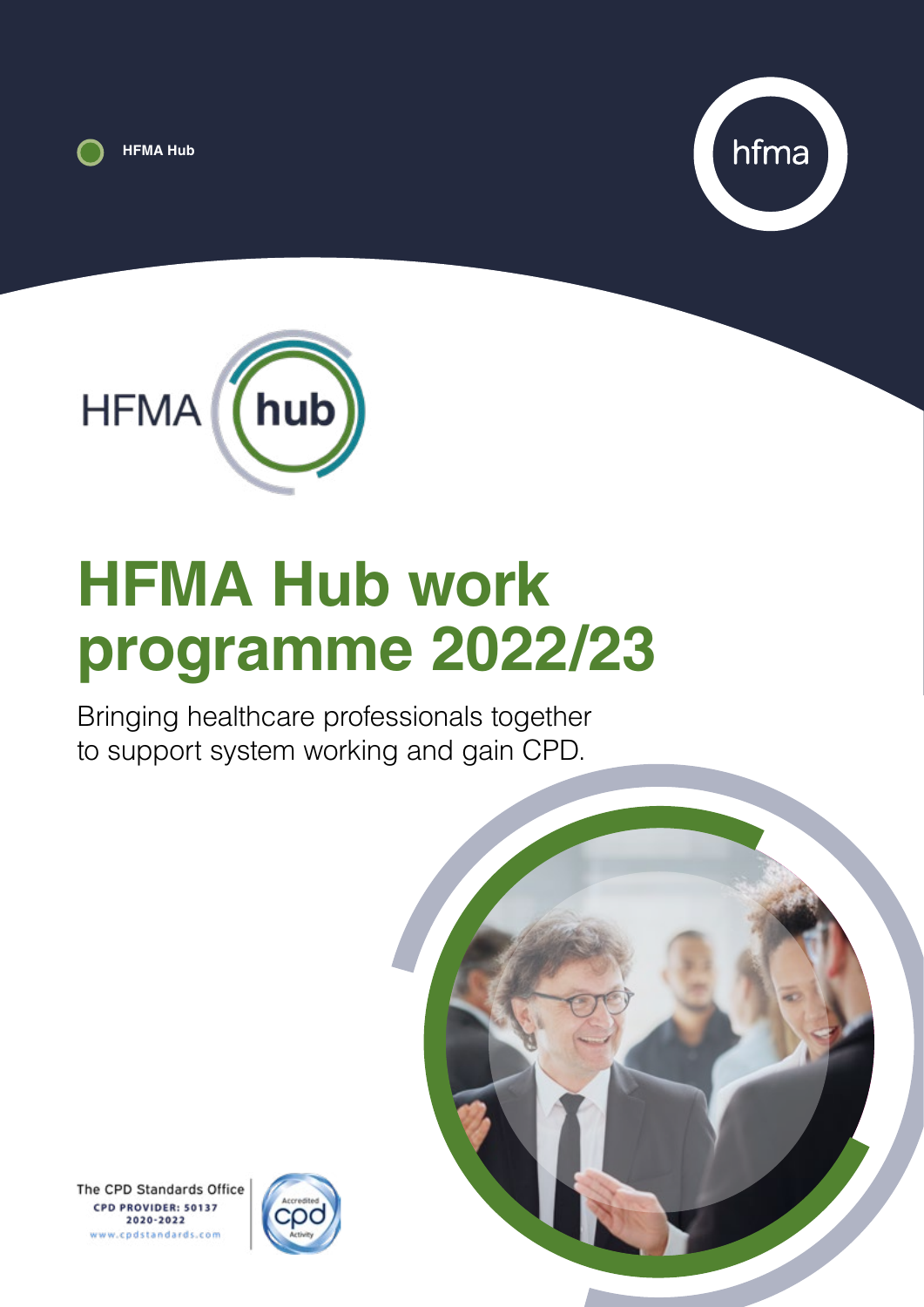## **HFMA Hub work programme 2022/23 timeline**

# **About the HFMA Hub**

## **Free Hub events:**

| <b>ICB Network</b> | <b>Provider Network</b><br>Commissioning and                                                                                                                                                                                                                                                                                               | <b>Mental Health Network</b><br>Chair, Non-Executive Director<br>and Lay Member Network                                                                                                                                                                                                                                                                            | NHS Leadership and CEO<br><b>Network</b><br><b>System Finance Network</b> |
|--------------------|--------------------------------------------------------------------------------------------------------------------------------------------------------------------------------------------------------------------------------------------------------------------------------------------------------------------------------------------|--------------------------------------------------------------------------------------------------------------------------------------------------------------------------------------------------------------------------------------------------------------------------------------------------------------------------------------------------------------------|---------------------------------------------------------------------------|
| <b>Month</b>       | <b>Output</b>                                                                                                                                                                                                                                                                                                                              |                                                                                                                                                                                                                                                                                                                                                                    | <b>Network</b>                                                            |
| April 2022         | <b>Chairs conference</b>                                                                                                                                                                                                                                                                                                                   | This conference provides a unique learning and networking<br>opportunity for NHS chairs, as well as providing the chance<br>to discuss and debate in a closed environment.                                                                                                                                                                                         |                                                                           |
| <b>May</b>         |                                                                                                                                                                                                                                                                                                                                            | Health inequalities and population health management<br>This conference will address the avoidable differences in people's health<br>across the population and between specific population groups, as well as<br>looking into how preventative measures can create future cost savings.                                                                            |                                                                           |
| <b>September</b>   |                                                                                                                                                                                                                                                                                                                                            | Introduction to NHS finance for chairs, non-executives and lay members<br>This half day forum and NHS operating game day is designed as an introduction<br>and update on NHS finance priorities covering the role of the non-executive in<br>areas such as assurance, NHS terminology and governance. The day will also<br>cover an introduction to ICSs and ICBs. |                                                                           |
| <b>September</b>   | Delivering system transformation through ICBs<br>Following the establishment of Integrated Care Boards (ICBs) as statutory bodies<br>on 1 July 2022 and the abolition of CCGs, this forum will give key national updates<br>to those working in ICBs and commissioning roles, as well as discussing strategic<br>planning and allocations. |                                                                                                                                                                                                                                                                                                                                                                    |                                                                           |
| <b>September</b>   | <b>Mental health conference</b>                                                                                                                                                                                                                                                                                                            | The annual mental health conference is an event which reflects on<br>the most recent national policies for mental health and hears from<br>national sector leaders discussing service reform alongside case<br>studies from the NHS which focus on integrated working.                                                                                             |                                                                           |





- financial management and reporting
- governance and audit
- financial regime and performance
- integration and system working
- value, efficiency and sustainability
- technology and digital agenda
- workforce and diversity
- NHS leadership and strategic direction of travel
- sector specific financial and policy updates
- health inequalities, prevention and population health.

### **Who is the HFMA Hub for?**

**The HFMA Hub work programme supports health and social care professionals to work across departmental and organisational boundaries in support of integrated service delivery.** 

This document outlines the intentions for the HFMA Hub events and outputs in 2022/23.

The programme's overarching themes are:

| <b>Transformation</b><br>roles |                                          | <b>CEOs</b>           |  |
|--------------------------------|------------------------------------------|-----------------------|--|
| Audit<br>committees            | Non-<br>executives<br>and lay<br>members | <b>NHS</b><br>finance |  |
| Local                          | <b>Chairs</b>                            | <b>Estates &amp;</b>  |  |
| authorities                    |                                          | facilities            |  |
|                                | ICB&                                     |                       |  |
|                                | <b>ICS leads</b>                         |                       |  |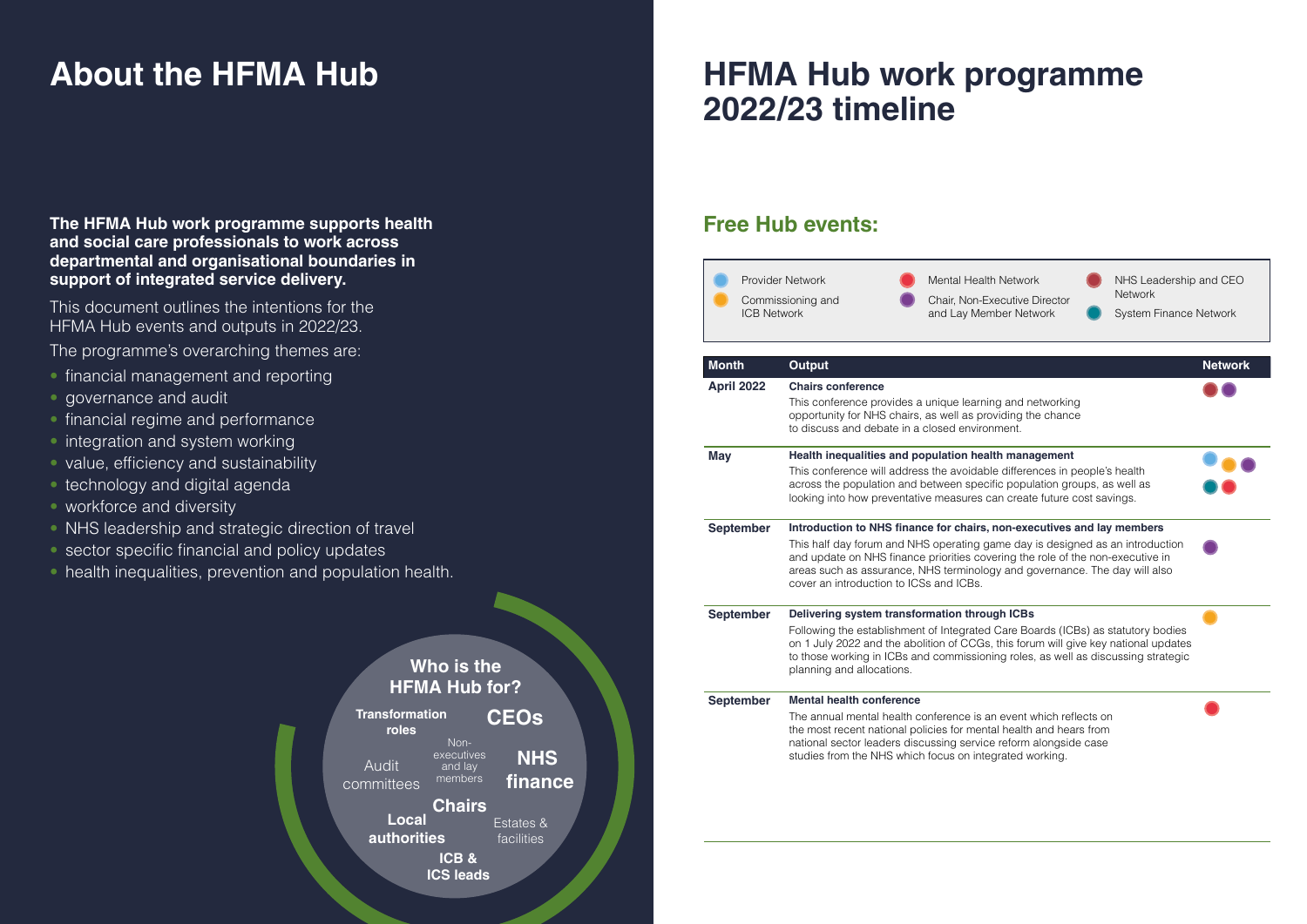| Month           | <b>Output</b>                                                                                                                                                                                                                                                                                                                                                                                            | <b>Network</b> |
|-----------------|----------------------------------------------------------------------------------------------------------------------------------------------------------------------------------------------------------------------------------------------------------------------------------------------------------------------------------------------------------------------------------------------------------|----------------|
| <b>October</b>  | Sustainability in the health service - one year from COP26<br>In this forum we will be looking at the progress that has been made in sustainability<br>since COP26 and exploring challenges to be met to achieve Net Zero.                                                                                                                                                                               |                |
| <b>October</b>  | <b>Estates and facilities forum</b><br>This event will explore ways capital can be financed while considering<br>strategic estates planning at a system level. It will examine practical<br>issues such as how to manage the risks of backlog maintenance, as<br>well as examining the challenges of demonstrating value for money and<br>ensuring estates are managed to maximise benefits to patients. |                |
| <b>November</b> | <b>NHS Leadership and CEO Network forum</b><br>This forum is a high-level briefing designed to stimulate debate and<br>discussion. It provides NHS CEOs and other executive board members<br>including chairs with a unique learning and networking opportunity<br>alongside valuable insight for those in leadership roles.                                                                             |                |
| <b>November</b> | <b>Delivering value and efficiencies</b><br>This forum will bring together best practice examples on the efficient use of<br>resources to deliver high quality sustainable healthcare, as well as discussing                                                                                                                                                                                             |                |

some of the key enablers for value and efficiency. The forum is for NHS provider

organisations delivering acute, mental health and community services.

- briefings and publications
- blogs
- webinars
- roundtables
- newsletters.





| <b>ICB Network</b> | Provider Network<br>Commissioning and                                                                                                                                                                                                                                                                                        | <b>Mental Health Network</b><br>Chair, Non-Executive Director<br>and Lay Member Network                                                                                                                                                                                                                                                                                  | NHS Leadership and CEO<br><b>Network</b><br><b>System Finance Network</b> |
|--------------------|------------------------------------------------------------------------------------------------------------------------------------------------------------------------------------------------------------------------------------------------------------------------------------------------------------------------------|--------------------------------------------------------------------------------------------------------------------------------------------------------------------------------------------------------------------------------------------------------------------------------------------------------------------------------------------------------------------------|---------------------------------------------------------------------------|
| <b>Month</b>       | <b>Output</b>                                                                                                                                                                                                                                                                                                                |                                                                                                                                                                                                                                                                                                                                                                          | <b>Network</b>                                                            |
| January<br>2023    | <b>CFO and directors forum</b>                                                                                                                                                                                                                                                                                               | This high-level briefing is an ideal way to kick off the New Year<br>and re-focus, giving attendees the chance to reflect on the past<br>months and look forward to the challenges of the year-end.                                                                                                                                                                      |                                                                           |
| <b>February</b>    | <b>Integrated care summit</b>                                                                                                                                                                                                                                                                                                | This event offers a unique place for colleagues working within<br>secondary healthcare, primary care, local government and other<br>integrated care system organisations to come together to discuss<br>common priorities, challenges and successes within their field.                                                                                                  |                                                                           |
| <b>February</b>    | <b>Accounting together</b><br>This new addition to the Hub programme calendar will bring together<br>those in new or junior management accountant and finance business<br>partner roles to discuss technical challenges and skill-based<br>competencies in a delegate led and discussion based environment.                  |                                                                                                                                                                                                                                                                                                                                                                          |                                                                           |
| <b>March</b>       | <b>NHS Leadership and CEO Network forum</b><br>This forum is a high-level briefing designed to stimulate debate and<br>discussion. It provides NHS CEOs and other executive board members<br>including chairs with a unique learning and networking opportunity<br>alongside valuable insight for those in leadership roles. |                                                                                                                                                                                                                                                                                                                                                                          |                                                                           |
| <b>March</b>       | <b>Audit conference</b>                                                                                                                                                                                                                                                                                                      | The need for strong leadership and good governance is vital and the role<br>of the audit committee is becoming increasingly important in ensuring<br>the success of every NHS organisation across the local health economy.<br>This one-day event will provide essential practical guidance and a useful<br>forum for discussion for audit committee chairs and members. |                                                                           |



| Other regular outputs from the |
|--------------------------------|
| <b>HFMA Hub are:</b>           |

### **The HFMA Hub Networks are supported by the following groups:**

- Provider Technical Issues Group
- System Finance Special Interest Group
- Commissioning and ICB Steering Group
- Healthcare in the Community Special Interest Group
- Mental Health Steering Group.

### **Please note that this programme is a guide and may be subject to change. All events listed may be hosted**

**as face-to-face, online or hybrid events.**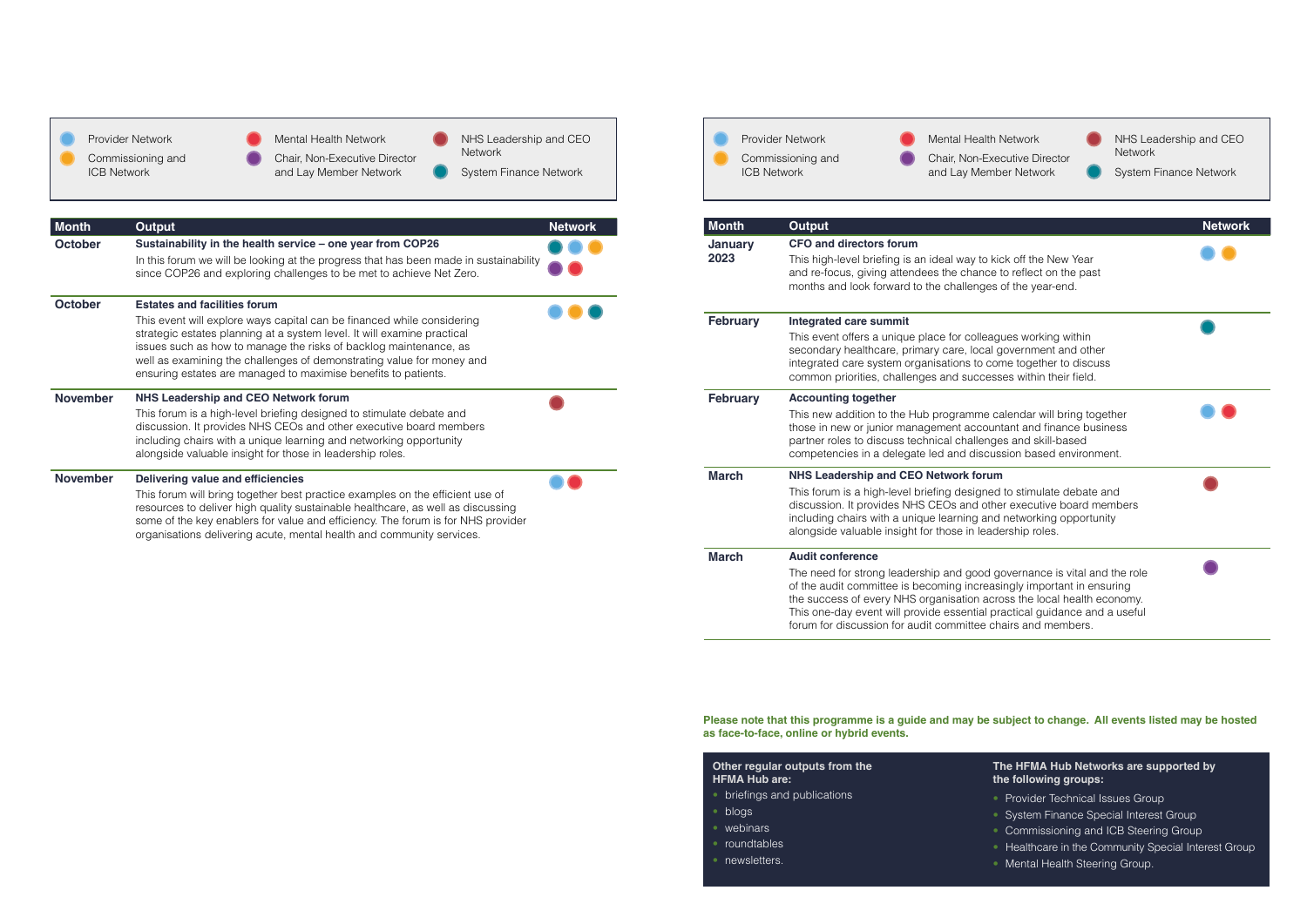| <b>Month</b>           | <b>Output</b>                                                                                                                                                                                                                                                                                                                                                                                                                                                   |
|------------------------|-----------------------------------------------------------------------------------------------------------------------------------------------------------------------------------------------------------------------------------------------------------------------------------------------------------------------------------------------------------------------------------------------------------------------------------------------------------------|
| <b>May 2022</b>        | Delivering value with digital technology<br>This free to attend conference will bring together clinicians, finance staff and informatics<br>professionals to consider how digital technologies such as digital medicine, genomics, artificial<br>intelligence and robotics can transform services and drive value and efficiency.                                                                                                                               |
|                        |                                                                                                                                                                                                                                                                                                                                                                                                                                                                 |
| July                   | Summer conference: Integrate and innovate<br>This conference will look to the future and the necessary steps in becoming an integrated,<br>equitable and sustainable health service focused on the wellbeing of the workforce and<br>optimising the use of emergent digital technologies.                                                                                                                                                                       |
| <b>October</b>         | <b>Charitable funds</b><br>The regulatory and accounting framework for charitable funds is very different<br>to that of NHS bodies. This conference will keep all those involved with<br>NHS charities up to date with any changes to practices and procedures.<br>This event is delivered in partnership with NHS Charities Together.                                                                                                                          |
| <b>December</b>        | <b>HFMA annual conference</b><br>The HFMA annual conference has long been established as the highlight of the<br>NHS finance calendar. This year we will be returning to the hybrid format after the<br>great success of the 2021 event. The conference will allow system leaders and the<br>wider finance community to hear from some of the most prominent figures in the<br>NHS along with key policy makers, politicians, clinicians and technical experts. |
| <b>January</b><br>2023 | <b>Pre-accounts planning</b><br>This event is designed to assist all those involved in the planning and delivery of the<br>annual accounts process for the year 2022/23. Through a mix of both plenary and<br>workshop sessions, the event provides an opportunity for discussions, networking and<br>for delegates to feedback to colleagues from NHS England and NHS Improvement.                                                                             |
| January<br>2023        | Delivering value with digital technology<br>This free to attend conference will continue the work of HFMA and Health Education England<br>in delivering a programme of work to increase awareness amongst NHS finance staff about<br>digital healthcare technologies, and enable finance to take an active role in supporting<br>the use of digital technology to transform services and drive value and efficiency.                                            |

HFMA Hub partners have exclusive discounts to:

## **National events: The HFMA Hub team:**

**To discuss joining the HFMA Hub contact:** 



**To discuss sponsorship opportunities contact:**



**To book your place at an event contact:** 



**Paul Momber** Head of business development Paul.momber @hfma.org.uk

**Stephanie Brown**  Head of Business Development stephanie.brown @hfma.org.uk

**Laurence Sampson**  Events co-ordinator laurence.sampson @hfma.org.uk